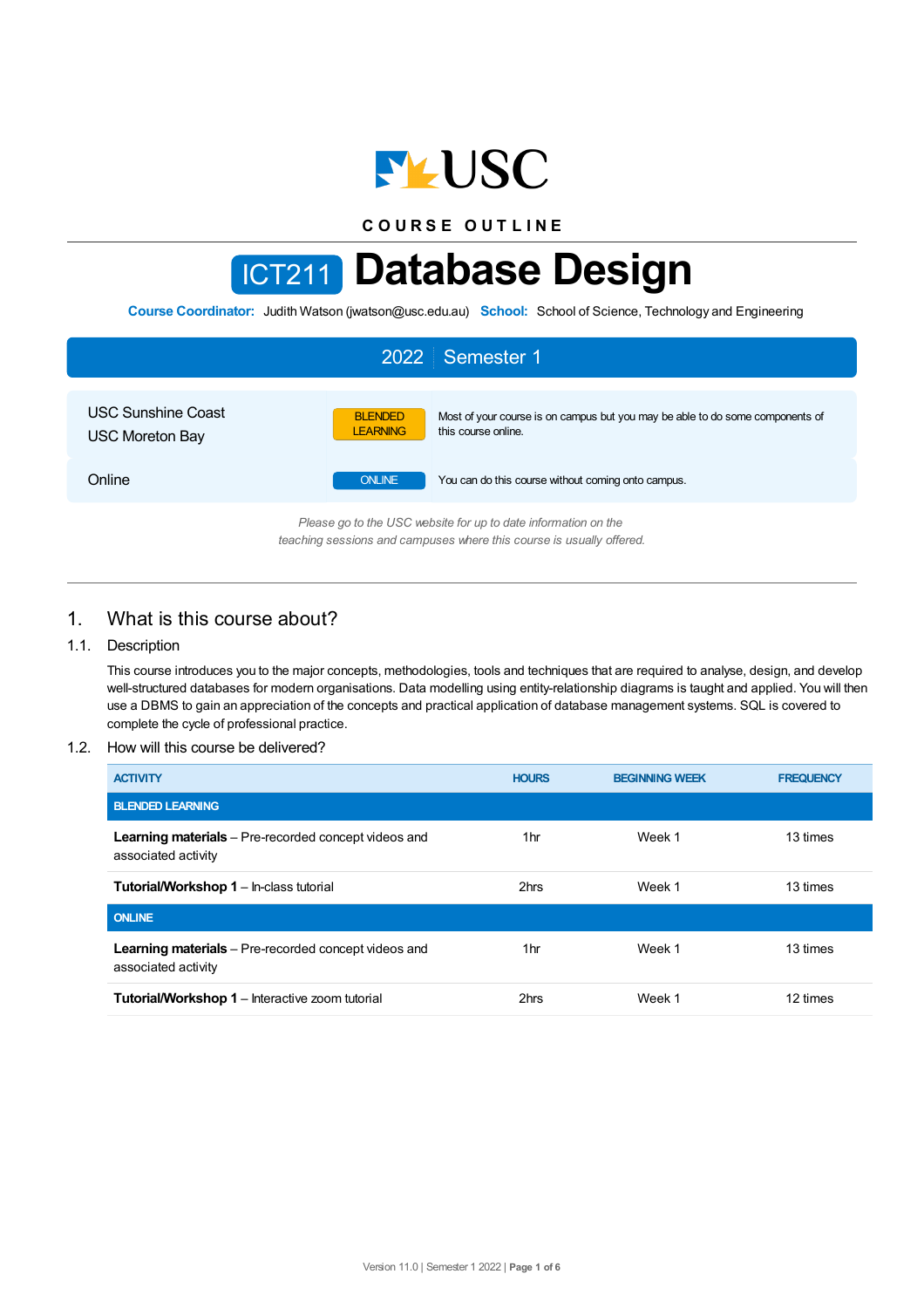## 1.3. Course Topics

Introduction to databases and database modelling Entity Relationship Modelling - concepts and application Relational Schema methodology Normalisation Introduction to SQL and translating Relational Schema to SQL SQL – DDL SQL – DML SQL – Joins, Views & Transactions SQL Stored Procedures – Procedures and functions SQL Stored Procedures – Triggers & Cursors Distributed databases Client/server systems

# 2. What level is this course?

## 200 Level (Developing)

Building on and expanding the scope of introductory knowledge and skills, developing breadth or depth and applying knowledge and skills in a new context. May require pre-requisites where discipline specific introductory knowledge or skills is necessary. Normally, undertaken in the second or third full-time year of an undergraduate programs.

# 3. What is the unit value of this course?

12 units

# 4. How does this course contribute to my learning?

|                    | <b>COURSE LEARNING OUTCOMES</b>                                     | <b>GRADUATE QUALITIES</b>                                                 |
|--------------------|---------------------------------------------------------------------|---------------------------------------------------------------------------|
|                    | On successful completion of this course, you should be able to      | Completing these tasks<br>successfully will contribute to<br>you becoming |
|                    | Creation of systems.                                                | Creative and critical thinker                                             |
| $\left( 2\right)$  | Apply initiative to solving problems competently in the discipline. | Empowered                                                                 |
| 3                  | Apply communication skills to specific problems.                    | Engaged                                                                   |
| $\left( 4 \right)$ | Apply discipline specific knowledge and skills to problems.         | Knowledgeable                                                             |
| $\left( 5\right)$  | Understand sustainability issues within the discipline.             | Sustainability-focussed                                                   |

# 5. Am Ieligible to enrol in this course?

Refer to the USC [Glossary](https://www.usc.edu.au/about/policies-and-procedures/glossary-of-terms-for-policy-and-procedures) of terms for definitions of "pre-requisites, co-requisites and anti-requisites".

#### 5.1. Pre-requisites

Not applicable

# 5.2. Co-requisites

Not applicable

## 5.3. Anti-requisites

Not applicable

# 5.4. Specific assumed prior knowledge and skills (where applicable)

Not applicable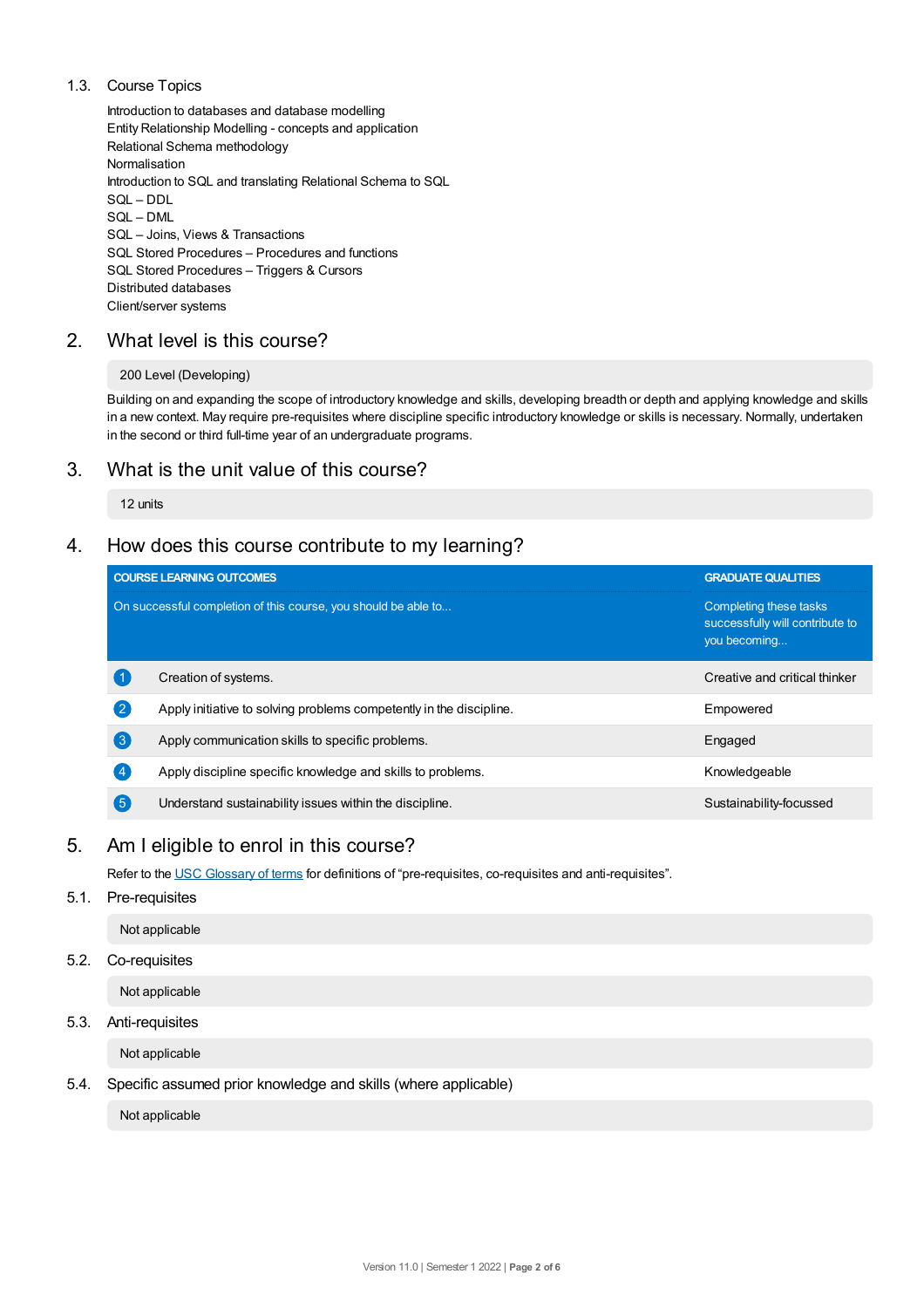# 6. How am Igoing to be assessed?

# 6.1. Grading Scale

# Standard Grading (GRD)

High Distinction (HD), Distinction (DN), Credit (CR), Pass (PS), Fail (FL).

## 6.2. Details of early feedback on progress

Task 1 is an examination involving entity relationship modelling, the principles for which will be the basis for good database design and programming in Task 2.

## 6.3. Assessment tasks

| <b>DELIVERY</b><br><b>NODE</b> | <b>TASK</b><br>NO. | <b>ASSESSMENT</b><br><b>PRODUCT</b>    | <b>INDIVIDUAL</b><br><b>OR GROUP</b> | <b>WEIGHTING</b><br>$\frac{9}{6}$ | <b>WHAT IS THE</b><br><b>DURATION /</b><br><b>LENGTH?</b> | <b>WHEN SHOULD I</b><br><b>SUBMIT?</b> | <b>WHERE SHOULD I</b><br><b>SUBMIT IT?</b>               |
|--------------------------------|--------------------|----------------------------------------|--------------------------------------|-----------------------------------|-----------------------------------------------------------|----------------------------------------|----------------------------------------------------------|
| All                            | $\mathbf{1}$       | Examination                            | Individual                           | 20%                               | 1 hour                                                    | Week 5                                 | Online Test (Quiz)                                       |
| All                            | 2                  | Artefact - Technical<br>and Scientific | Individual                           | 30%                               | Code plus<br>Documentation<br>(approx 1000)<br>words)     | Week 11                                | Online Assignment<br>Submission with<br>plagiarism check |
| All                            | 3                  | Examination                            | Individual                           | 50%                               | 2 hours                                                   | Exam Period                            | Online Test (Quiz)                                       |

#### **All - Assessment Task 1:** Mid Semester Exam

| <b>GOAL:</b>     | Demonstrate course content understanding.                                                                                                                                    |                                     |  |  |  |
|------------------|------------------------------------------------------------------------------------------------------------------------------------------------------------------------------|-------------------------------------|--|--|--|
| <b>PRODUCT:</b>  | Examination                                                                                                                                                                  |                                     |  |  |  |
| <b>FORMAT:</b>   | This is an individual assessment, focusing on Entity Relationship diagrams and associated business rules. See Canvas<br>for more detailed information about this assessment. |                                     |  |  |  |
| <b>CRITERIA:</b> | No.                                                                                                                                                                          | <b>Learning Outcome</b><br>assessed |  |  |  |
|                  | Application of Entity-Relationship Diagram knowledge and understanding                                                                                                       | $\left( 2\right)$                   |  |  |  |
|                  | 2<br>Correctness of output in relation to the provided case study                                                                                                            |                                     |  |  |  |
|                  |                                                                                                                                                                              |                                     |  |  |  |

#### **All - Assessment Task 2:** Database Assignment

| <b>GOAL:</b>     | Demonstrate ability to create and manipulate a database using SQL.                                                                                                                                       |                                                                                    |                                     |  |  |
|------------------|----------------------------------------------------------------------------------------------------------------------------------------------------------------------------------------------------------|------------------------------------------------------------------------------------|-------------------------------------|--|--|
| <b>PRODUCT:</b>  | Artefact - Technical and Scientific                                                                                                                                                                      |                                                                                    |                                     |  |  |
| <b>FORMAT:</b>   | This is an individual assessment. You will be required to create and interact with a working database using SQL<br>commands and queries. See Canvas for more detailed information about this assessment. |                                                                                    |                                     |  |  |
| <b>CRITERIA:</b> | No.                                                                                                                                                                                                      |                                                                                    | <b>Learning Outcome</b><br>assessed |  |  |
|                  |                                                                                                                                                                                                          | Design and development of a functional relational database                         | $\bigcirc$                          |  |  |
|                  | 2                                                                                                                                                                                                        | Correct application and use of syntax in relation to the provided case study       | $(4)$ (5)                           |  |  |
|                  | 3                                                                                                                                                                                                        | Appropriate documentation and comments within code and other relevant requirements | $\left(3\right)$                    |  |  |
|                  |                                                                                                                                                                                                          |                                                                                    |                                     |  |  |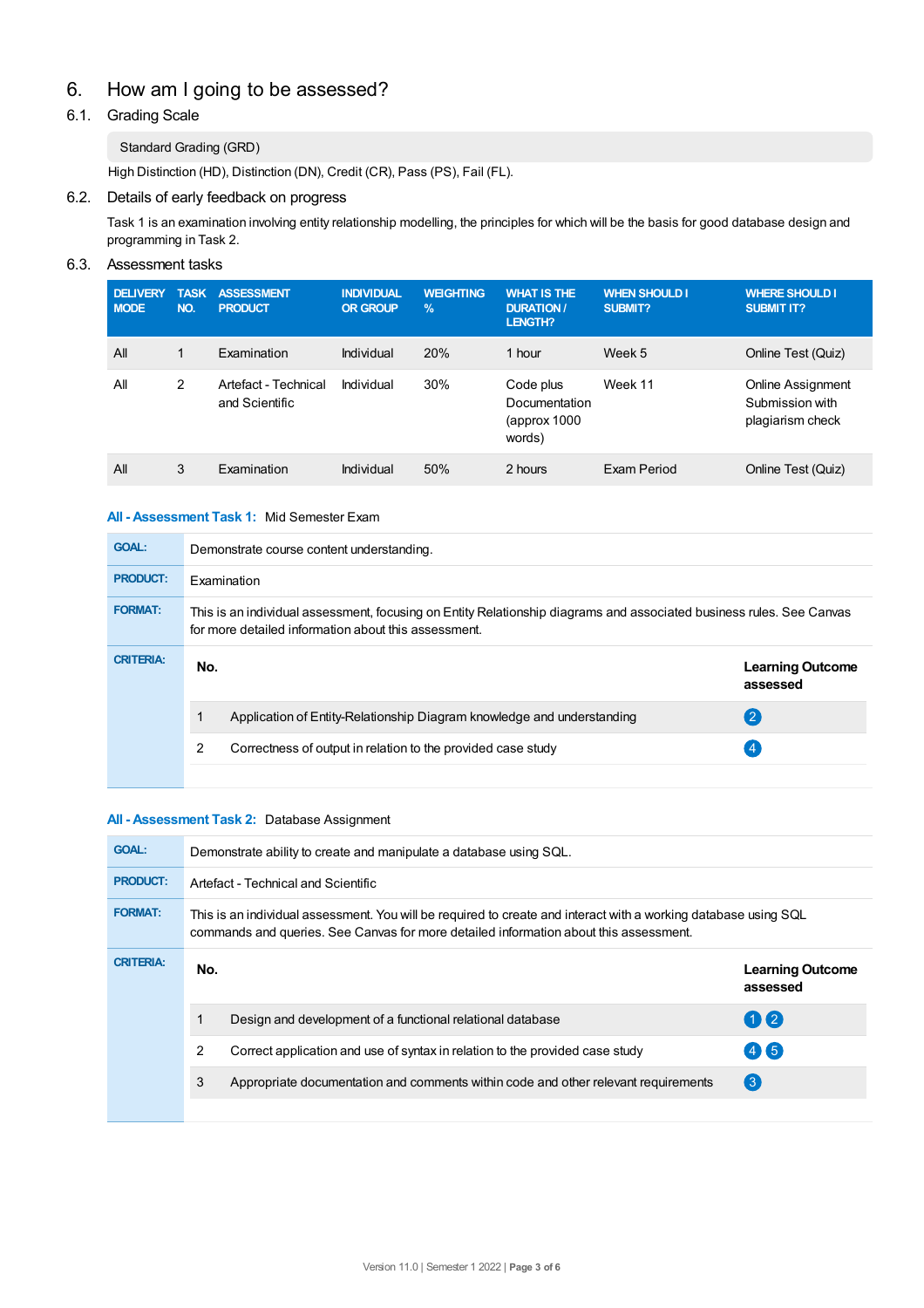#### **All - Assessment Task 3:** Final Exam

| <b>GOAL:</b>     | Demonstrate course content understanding.                                                                                                                          |                                     |  |  |  |
|------------------|--------------------------------------------------------------------------------------------------------------------------------------------------------------------|-------------------------------------|--|--|--|
| <b>PRODUCT:</b>  | <b>Examination</b>                                                                                                                                                 |                                     |  |  |  |
| <b>FORMAT:</b>   | This is an individual assessment. A two-hour exam will be held during the examination period. The date and time of the<br>exam will be advised closer to the time. |                                     |  |  |  |
|                  |                                                                                                                                                                    |                                     |  |  |  |
| <b>CRITERIA:</b> | No.                                                                                                                                                                | <b>Learning Outcome</b><br>assessed |  |  |  |
|                  | Understanding and application of relational database system design and problem solving                                                                             | (4)                                 |  |  |  |

## 7. Directed study hours

A 12-unit course will have total of 150 learning hours which will include directed study hours (including online if required), self-directed learning and completion of assessable tasks. Directed study hours may vary by location. Student workload is calculated at 12.5 learning hours per one unit.

# 8. What resources do I need to undertake this course?

Please note: Course information, including specific information of recommended readings, learning activities, resources, weekly readings, etc. are available on the course Canvas site– Please log in as soon as possible.

#### 8.1. Prescribed text(s) or course reader

Please note that you need to have regular access to the resource(s) listed below. Resources may be required or recommended.

| <b>REQUIRED? AUTHOR</b> |                                         | <b>YEAR TITLE</b>                                                                       | <b>EDITION</b> | <b>PUBLISHER</b> |
|-------------------------|-----------------------------------------|-----------------------------------------------------------------------------------------|----------------|------------------|
| Reguired                | Carlos Coronel, Steven<br><b>Morris</b> | 2018 Database Systems: Design, Implementation, & 13th ed Cengage Learning<br>Management |                |                  |

#### 8.2. Specific requirements

Not applicable

# 9. How are risks managed in this course?

Health and safety risks for this course have been assessed as low. It is your responsibility to review course material, search online, discuss with lecturers and peers and understand the health and safety risks associated with your specific course of study and to familiarise yourself with the University's general health and safety principles by reviewing the online [induction](https://online.usc.edu.au/webapps/blackboard/content/listContentEditable.jsp?content_id=_632657_1&course_id=_14432_1) training for students, and following the instructions of the University staff.

# 10. What administrative information is relevant to this course?

#### 10.1. Assessment: Academic Integrity

Academic integrity is the ethical standard of university participation. It ensures that students graduate as a result of proving they are competent in their discipline. This is integral in maintaining the value of academic qualifications. Each industry has expectations and standards of the skills and knowledge within that discipline and these are reflected in assessment.

Academic integrity means that you do not engage in any activity that is considered to be academic fraud; including plagiarism, collusion or outsourcing any part of any assessment item to any other person. You are expected to be honest and ethical by completing all work yourself and indicating in your work which ideas and information were developed by you and which were taken from others. You cannot provide your assessment work to others. You are also expected to provide evidence of wide and critical reading, usually by using appropriate academic references.

In order to minimise incidents of academic fraud, this course may require that some of its assessment tasks, when submitted to Canvas, are electronically checked through Turnitin. This software allows for text comparisons to be made between your submitted assessment item and all other work to which Turnitin has access.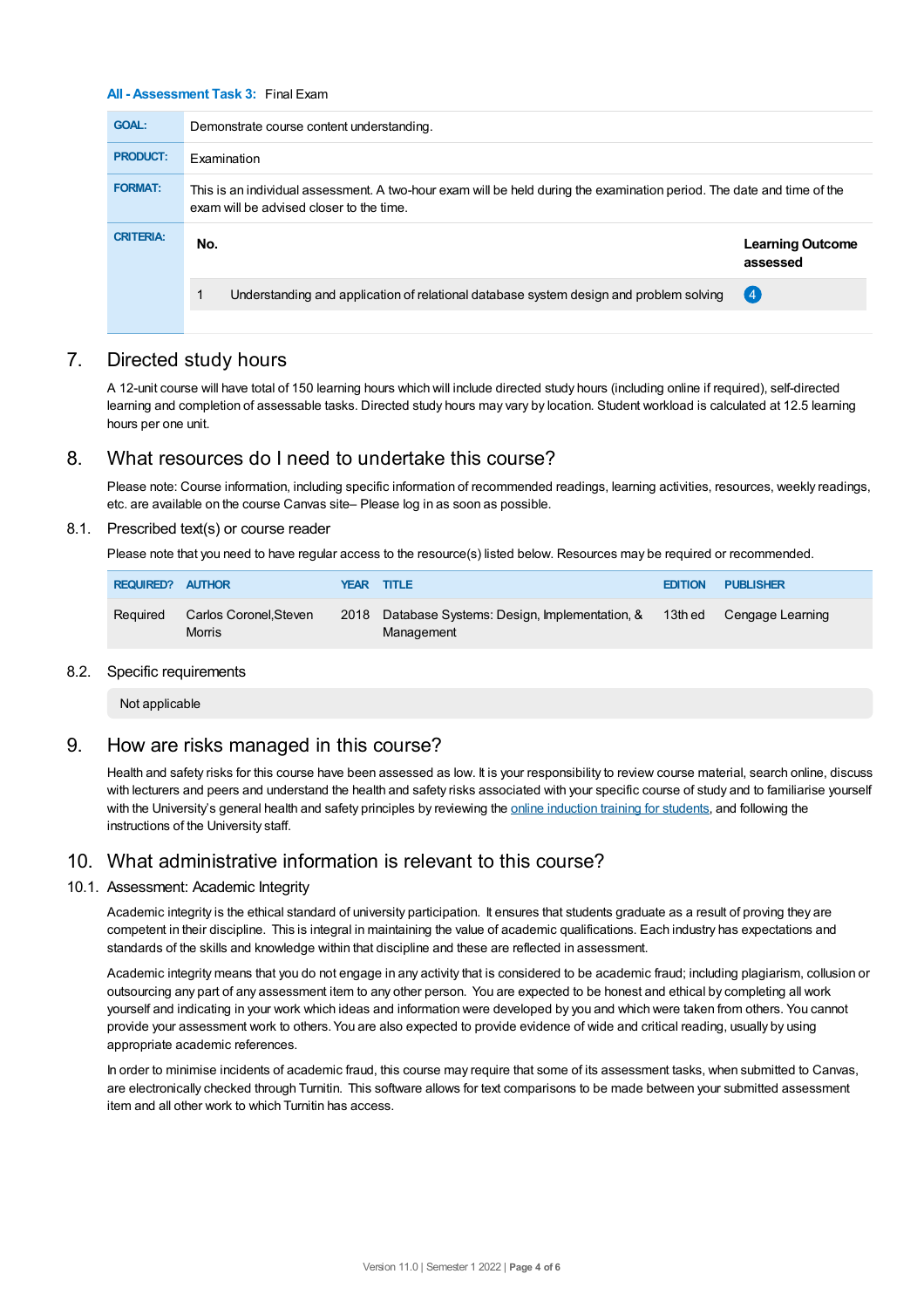#### 10.2. Assessment: Additional Requirements

Eligibility for Supplementary Assessment

Your eligibility for supplementary assessment in a course is dependent of the following conditions applying:

The final mark is in the percentage range 47% to 49.4% The course is graded using the Standard Grading scale You have not failed an assessment task in the course due to academic misconduct

#### 10.3. Assessment: Submission penalties

Late submission of assessment tasks may be penalised at the following maximum rate:

- 5% (of the assessment task's identified value) per day for the first two days from the date identified as the due date for the assessment task.

- 10% (of the assessment task's identified value) for the third day - 20% (of the assessment task's identified value) for the fourth day and subsequent days up to and including seven days from the date identified as the due date for the assessment task.

- A result of zero is awarded for an assessment task submitted after seven days from the date identified as the due date for the assessment task. Weekdays and weekends are included in the calculation of days late. To request an extension you must contact your course coordinator to negotiate an outcome.

#### 10.4. SafeUSC

USC is committed to a culture of respect and providing a safe and supportive environment for all members of our community. For immediate assistance on campus contact SafeUSC by phone: 07 [5430](tel:07%205430%201168) 1168 or using the [SafeZone](https://www.safezoneapp.com) app. For general enquires contact the SafeUSC team by phone 07 [5456](tel:07%205456%203864) 3864 or email [safe@usc.edu.au](mailto:safe@usc.edu.au).

The SafeUSC Specialist Service is a Student Wellbeing service that provides free and confidential support to students who may have experienced or observed behaviour that could cause fear, offence or trauma. To contact the service call 07 [5430](tel:07%205430%201226) 1226 or email [studentwellbeing@usc.edu.au](mailto:studentwellbeing@usc.edu.au).

#### 10.5. Study help

For help with course-specific advice, for example what information to include in your assessment, you should first contact your tutor, then your course coordinator, if needed.

If you require additional assistance, the Learning Advisers are trained professionals who are ready to help you develop a wide range of academic skills. Visit the Learning [Advisers](https://www.usc.edu.au/current-students/student-support/academic-and-study-support/learning-advisers) web page for more information, or contact Student Central for further assistance: +61 7 5430 2890 or [studentcentral@usc.edu.au](mailto:studentcentral@usc.edu.au).

#### 10.6. Wellbeing Services

Student Wellbeing provide free and confidential counselling on a wide range of personal, academic, social and psychological matters, to foster positive mental health and wellbeing for your academic success.

To book a confidential appointment go to [Student](https://studenthub.usc.edu.au/) Hub, email [studentwellbeing@usc.edu.au](mailto:studentwellbeing@usc.edu.au) or call 07 5430 1226.

#### 10.7. AccessAbility Services

Ability Advisers ensure equal access to all aspects of university life. If your studies are affected by a disability, learning disorder mental health issue, injury or illness, or you are a primary carer for someone with a disability or who is considered frail and aged, [AccessAbility](https://www.usc.edu.au/learn/student-support/accessability-services/documentation-requirements) Services can provide access to appropriate reasonable adjustments and practical advice about the support and facilities available to you throughout the University.

To book a confidential appointment go to [Student](https://studenthub.usc.edu.au/) Hub, email [AccessAbility@usc.edu.au](mailto:AccessAbility@usc.edu.au) or call 07 5430 2890.

#### 10.8. Links to relevant University policy and procedures

For more information on Academic Learning & Teaching categories including:

- Assessment: Courses and Coursework Programs
- Review of Assessment and Final Grades
- Supplementary Assessment
- Administration of Central Examinations
- Deferred Examinations
- Student Academic Misconduct
- Students with a Disability

Visit the USC website: <https://www.usc.edu.au/explore/policies-and-procedures#academic-learning-and-teaching>

10.9. Student Charter

USC is committed to excellence in teaching, research and engagement in an environment that is inclusive, inspiring, safe and respectful. The [Student](https://www.usc.edu.au/current-students/student-charter) Charter sets out what students can expect from the University, and what in turn is expected of students, to achieve these outcomes.